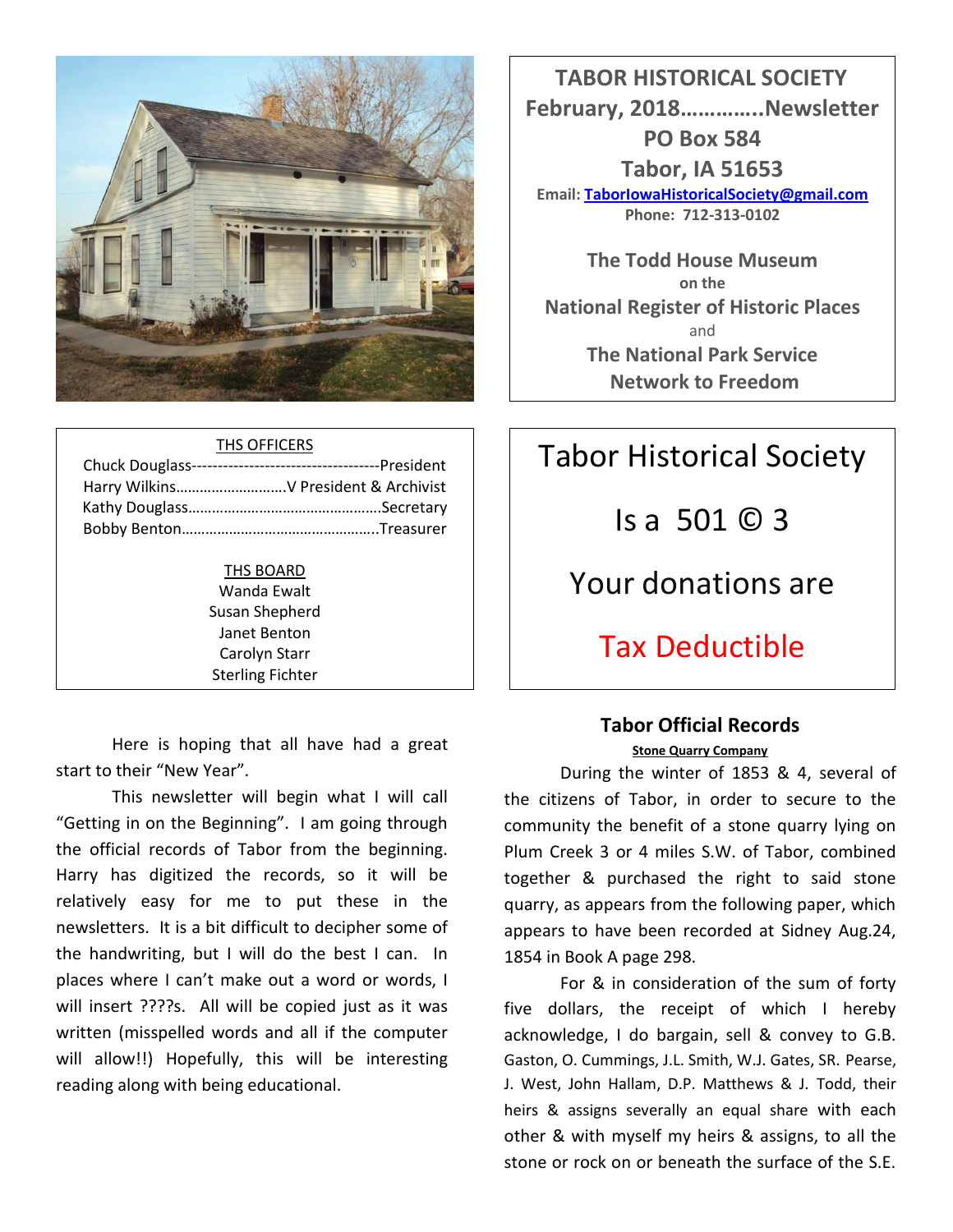¼ of the S.W. ¼ of Section 17 in Township 70 N. of Range 42W; & I hereby secure to them the right of way necessary to obtain the same; provided that no one of the aforesaid persons shall sell or dispose of their & title to said property without the consent of 2/3 of all concerned.

#### Tabor March 30, 1854

In presence of ) William L. Clark Joseph Munsinger ) Cordelia G. Smith )

Next the following record of a meeting of the Tabor Stone Quarry Company is found.

Tabor August 22, 1854

- 1. Resolved that stone be sold for one dollar per cord in the quarry.
- 2. Res. That O. Cummings & S.R. Pearse be a committee to fix a line beyond which everyone getting stone shall remove the dirt.
- 3. Res. That J. Todd & J.L. Smith be a committee to draft Bye Laws to be presented at the next meeting.

Adjourned to two weeks from this evening. Jas. L. Smith, Sec

The report of the above committee is as follows "Your com. recommend that the Stone Quarry Company of Tabor adopt the following

#### Bye Laws

- 1. This company shall hold its annual meeting on the second Monday of December, at which time shall be elected a President, Vice President & Secretary, who shall perform the duties usually pertaining to such offices, & together shall constitute an executive committee to attend to the business of the company.
- 2. The executive committee shall attend to the sale & measurement of stone, & through the Secretary (who shall also act as treasurer, keep a faithful account of

the business of the company, & report the same at the annual meeting.

- 3. All persons obtaining stone from the quarry shall be required to throw the dirt wherever the executive committee may direct.
- 4. No sale of title in the quarry shall be deemed valid until the written consent of 2/3 of the members be presented to the Secretary & notice of the sale be placed on the records of the company, except that the written consent may be dispensed with, when the consent is obtained by vote in a public meeting.

#### **First Annual Meeting**

Was held on December 11, 1854, when the following Report was made & accepted.

| O. Cummings has taken 20 bags --- 4 cords |                                                     |
|-------------------------------------------|-----------------------------------------------------|
| J. West                                   | $\mathbf{u}$<br>$\mathcal{U}$<br>$\mathbf{u}$<br>20 |
| G. B. Gaston                              | $\iota$<br>$\iota$<br>$\iota$<br>20                 |
| I. Townsend                               | $\iota$<br>10                                       |
| W. Madison                                | $\iota$<br>10                                       |
| J. Todd                                   | $\iota$<br>10                                       |
| D.P. Matthews                             | $\mathcal{U}$<br>4                                  |
| W.J. Gates                                | $\mathcal{U}$<br>5                                  |
| M. Spees                                  | $\iota$<br>6                                        |
| School House                              | $\iota$<br>4                                        |
| J.L. Smith                                | $\iota$                                             |

#### To the company

| Wm. Madison for 10 loads of stone -----------\$1.66 |  |  |  |
|-----------------------------------------------------|--|--|--|
| Marcus T Spees " 6 " " " -------------- 1.00        |  |  |  |

#### J.L. Smith Clerk

O. Cummings was then chosen president, J Hallam V. President & I. Townsend Secretary & Treasurer.

It was also Resolved that the officers be a committee to make arrangements to turn lime.

#### **Second Annual Meeting, December 10, 1855**

At the annual meeting of the Stone Quarry Company held Dec. 10, 1855 D.P. Matthews was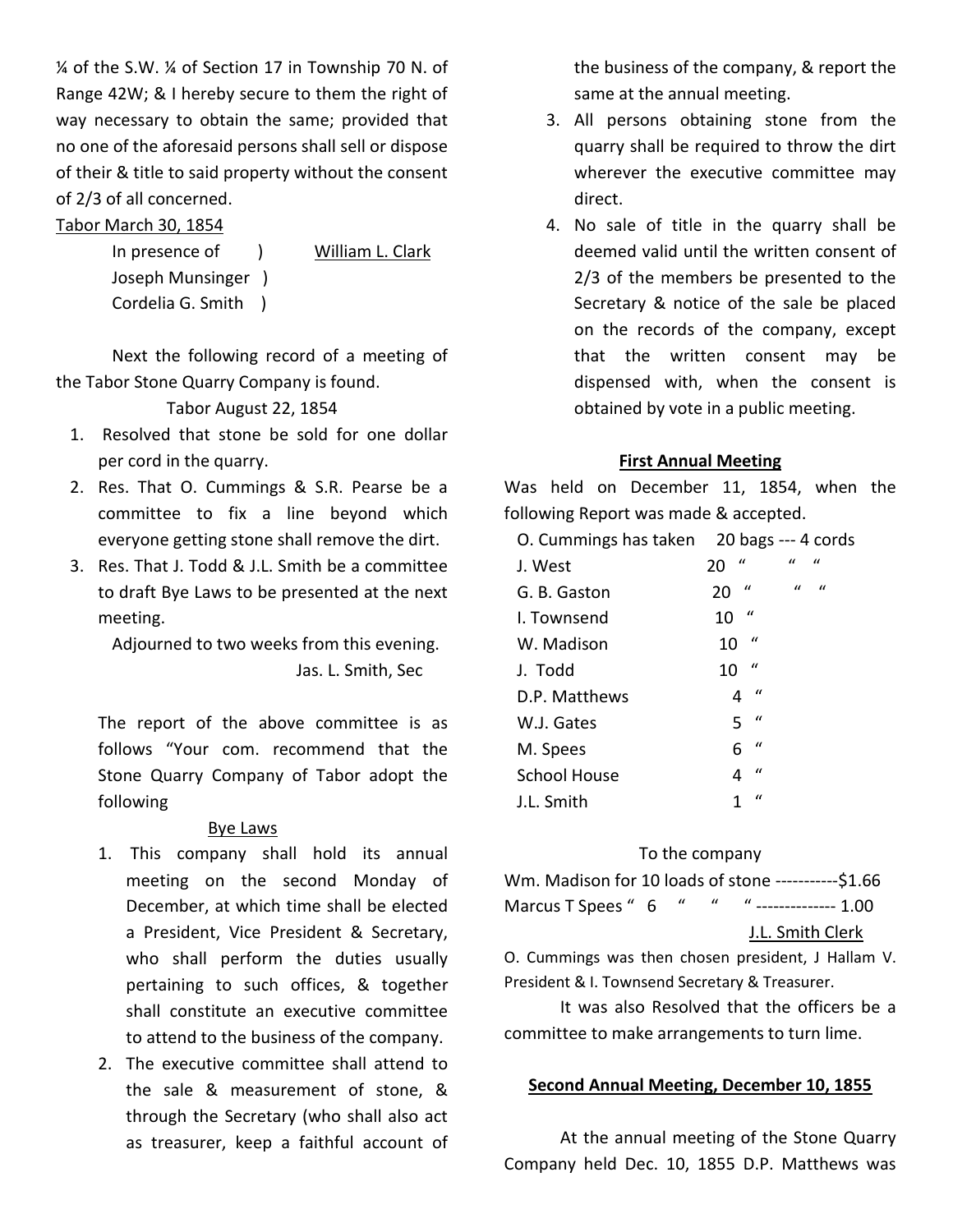elected President, John Hallam V. President, & O. Cummings Secretary & Treasurer

#### Report

Due the company for stone taken from the quarry the past year

| M.T. Spees------------------\$1.00 |  |
|------------------------------------|--|
|                                    |  |
| S.H. Adams------------------ 4.00  |  |

S.H. Adams in labor 2.00 & 2.00 to J. Jones for removing dirt.

I. Townshend Sec. & Tr.

## **Public Meeting relative to laying out the Village of Tabor**

Tabor, Fremont Co. Iowa May 15, 1854

The citizens of Tabor convened at the house of Geo. B. Gaston to transact business of general interest.

Judge L.F. Atkins of Cleveland Ohio, being present was called to the chair & J. Todd appointed secretary.

After prayer, G.B. Gaston proposed that a subscription be opened to pay for the bell brought by Jonas Jones – cost \$85. The proposition was acceded to by the meeting.

It was also decided that the school house, in process of building, be built by subscription, & be held as the property of those subscribing to it.

Voted that the surplus of the subscription for the bell, if any, be applied to the building of the school house.

The meeting then took into consideration the village plat & matters connected therewith.

Voted that a committee of three be appointed to draft a plat of the village of Tabor & submit the same to a subsequent meeting ---- J. Todd, Jonas Jones & J.L. Smith were appointed that committee.

Meeting Adjourned to 7 o'clock on the following Thursday.

J. Todd Sec.

The citizens of Tabor met on Thursday Eveg, May 18, 1854, according to adjournment – Opened by prayer—Judge Atkins presiding.

The committee appointed at the previous meeting reported & the report was accepted. The subject was then taken up for consideration.

Voted that Main Street (that coinciding with the stage road running N.W.) be 80 ft. wide for the distance of  $\frac{1}{2}$  a mile N. &  $\frac{3}{4}$  of a mile S. of the county line.

Voted that the Main Street be made to run on a straight line from the corner section stake, one mile N. to the corner section stake one mile S. of the county line.

Voted that the plat presented be referred back to the committee to perfect; & that the committee obtain the written consent of the owners of the soil, if possible, & have the same, together with the plat when perfected over to the committee to be appointed to superintend the laying out of the contemplated village of Tabor.

Voted that a committee of three be appointed, ?? Egbert Avey, G.B. Gaston, & W.J. Gates, to lay out adjourned to the next Thursday evening. J. Todd Sec. On Thursday evening May 25, 1854, the citizens of Tabor met & accepted the report of the committee appointed to complete a plat of the village, & after voting that the S.W. block of 10 acres be omitted, the plat as presented by the committee was adopted.

The meeting then adjourned to meet on next Thursday evening to hear the report of the committee relative to obtaining the written consent of the proprietors of the village –G.B. Gaston having presided as appointed by the meeting.

#### J. Todd Sec.

Thursday evening June 1, 1854, The citizens of Tabor convened according to adjournment – Appointed S.H. Adams chairman, &, because of the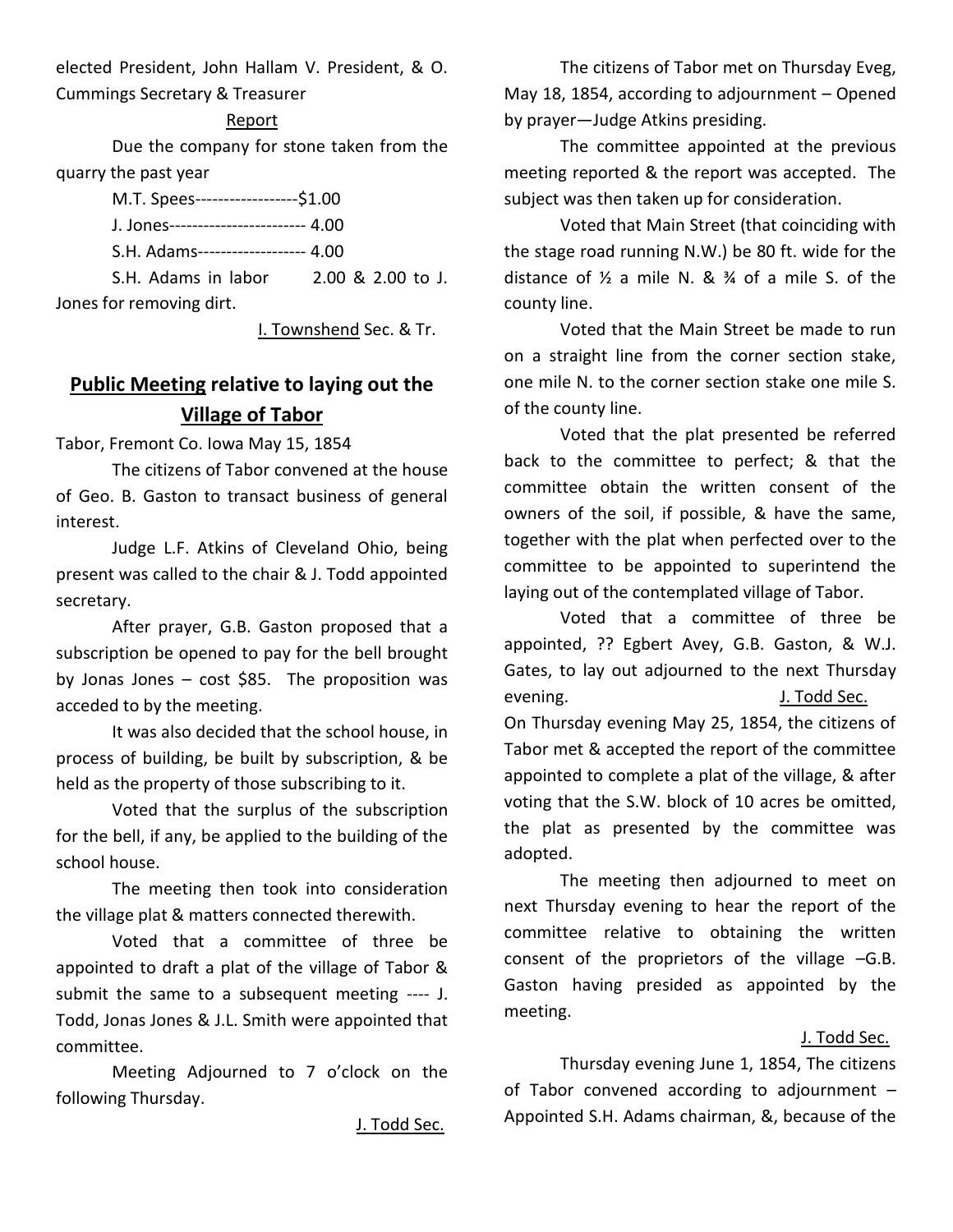fewness of those present, adjourned to Monday Evening June  $5^{th}$  at 7 o'clock. J. Todd Sec.

The citizens of Tabor met on Monday evening June  $5<sup>th</sup>$  according to adjournment.

Voted that the proprietors of the land to be laid out in a village be now asked for their consent to have the proposed village laid out according to the plat.

Voted that the previous vote (taken at the meeting on May  $18<sup>th</sup>$ ) to make Main street straight for one mile S. & one mile N. be rescinded.

Voted that the Main Street be 80 ft. wide only so far as the village plat extends.

After obtaining consent of the proprietors present, J. Todd was appointed a committee to obtain the consent of Mrs. Webster, J.L. Smith & Jesse West

Voted that the committee of survey be authorized to employ E. Avery to survey & plat the village of Tabor

Adjourned sine die.

J. Todd Sec.

The laying out of the village was placed, as seen above in the hands of a committee. The survey was subsequently commenced, but, at a public meeting in the school house , on the evening of March  $9<sup>th</sup>$  1857, called to attend to the fencing of the burying grounds, & other matters of general interest, the records above having been read, it was decided that the unfinished business relative to the village plat should be urged forward to completion with all possible despatch.

*To be continued in June newsletter*

Under the apprehension that the troubles in Kansas, might extend into S. Western Iowa, there was a

#### **Military Company Organized in Tabor**

Tabor Tuesday Evening, July 29, 1856 – In accordance with a previous notice, those interested in forming a Military Company convened at the school house & organized themselves, into a

meeting for the transaction of any business pertaining thereto, by electing Jonas Jones, Chairman & I.C. Leyman secretary. Prayer was then offered by Rev. J. Todd. Remarks were then made by several individuals, in regard to the object of the meeting. Next a motion was made by J. Todd to organize by electing officers, immediately afterwards, withdrawn & another substituted in its place, providing for enrolling the names, of such organization. A motion was then made by G.B. Gaston that those who had enrolled their names proceed to elect officers, amended so as to have them elected by ballot.

G.B. Gaston was elected Capt. M.P. Clark 1<sup>st</sup> Leieutenant.

On motion of O. Cummings, the election of 2<sup>nd</sup> Leieutenant was deferred until some future meeting of the Company.

Next voted to appoint G.B Gaston, M.P. Clark & J.L. Smith a committee to make arrangements for procuring arms & also to furnish musicians for the company. Adjourned until Friday evening, Aug.  $1<sup>st</sup>$  at 7 o'clock P.M.

#### I.C. Leyman Sec.

#### **Names Enrolled**

| M.P. Clark             | E.S. Hill                |
|------------------------|--------------------------|
| C. Munsinger           | James W.Clark            |
|                        |                          |
| J.R. Gaston            | John Hallam              |
| O. Cummings            | <b>Charles Leawrence</b> |
| <b>Isaac Hollister</b> | James Vincent            |
| G.B. Gaston            | A.C. Gaston              |
| Wm. R. Shepherdson     | H.D. Ingraham            |
| J.L. Smith             | <b>B.F. Gardner</b>      |
| Fdwin Hill             | Darius P. Matthews       |
| J. Munsinger           | <b>Charles Webster</b>   |
| Jonas Jones            | Francis Asman            |
| I.C. Leyman            | L.B. Webb                |
| W.Wallace Madison      | Stephen L. Hardy         |
| William Woodruff       | John Todd                |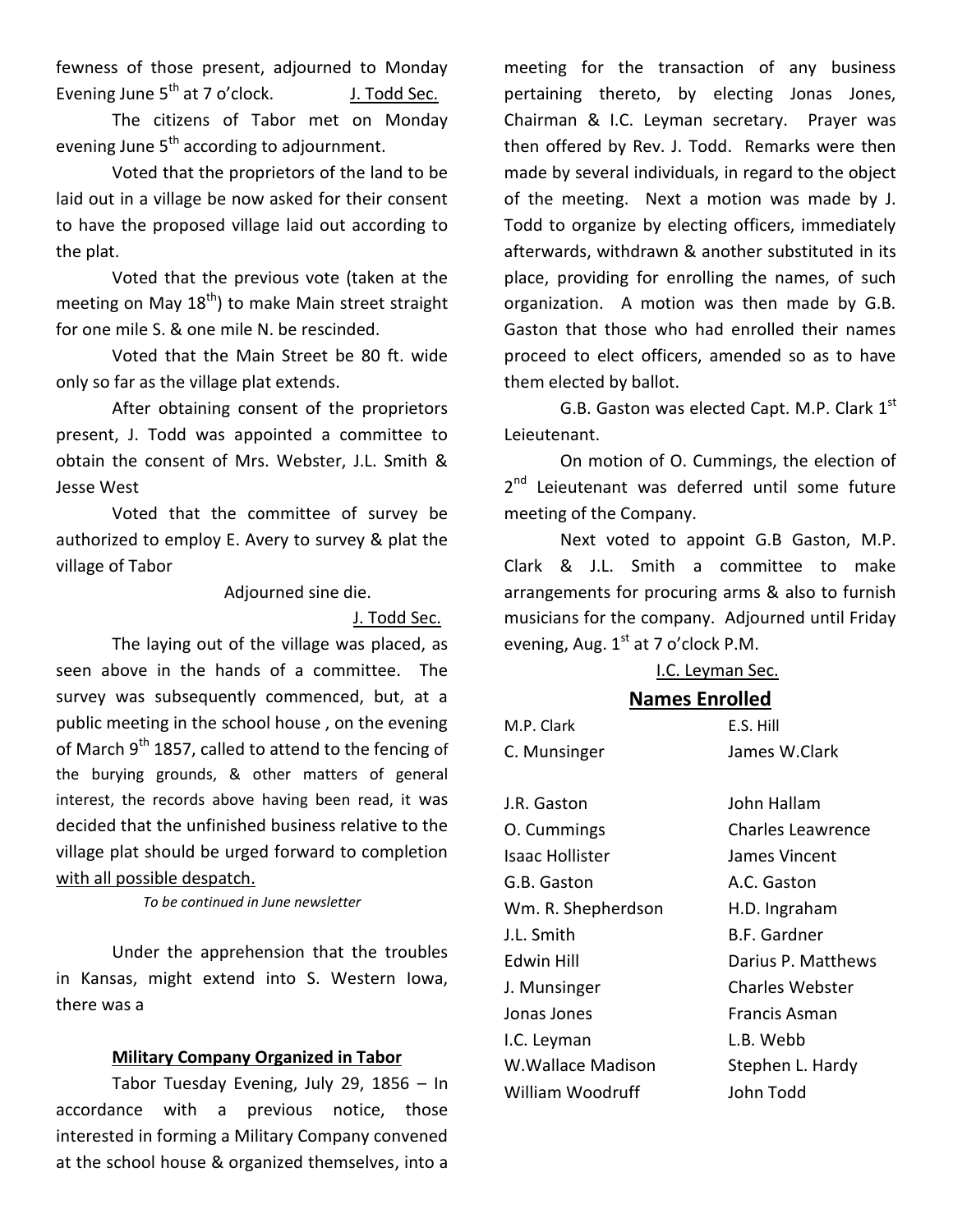#### **Citizens Meeting**

To consult relative to the propriety of selling the school house to the School District No. (The schoolhouse whh was built by subscription in In 1854).

The citizens of Tabor assembled in public meeting in the school house, on the evening of May 25, 1857, according to public notice duly given, & organized by calling James Leyman to the chair & appointing J. Todd secretary. After the meeting was opened by prayer, O. Cummings stated the object of the meeting to be to consider the propriety of selling the school house to the district for school purposes.

It was then, Resolved that it is expedient that the propriety of the school house sell the house to the district for school purposes. The propriety of the house present voted unanimously in the affirmative, after expressing at length their views of the matter.

Voted unanimously that the proprietary tender to the district the house at its cost, as exactly as can be ascertained.

Voted that W.J. Gates & Jesse West be a committee to ascertain & report the cost of the school house at the next school meeting, & to this committee S.H. Adams was subsequently added.

Moved by G.B Gaston that the avails of the school house be appropriated toward building another house. After some remarks, the motion was withdrawn.

The above minutes being read & approved, the meeting adjourned sine die. J.Todd Secretary

#### **School Meeting of District No. 16**

At a school meeting called June 4, 1857, the committee appointed as above recorded, reported that the first subscription paper only could be found, & after adding to it all of the second as far as the persons present could remember, the whole amount to  $$512.30. - The recent seating cost$ \$71.53, which being added to the foregoing

amounted to \$583.83. The District then voted to purchase the house for \$600 & the lot for \$100, authorizing the directors to tax the district to that amount, as much more as may be needed to complete repairs, furnish outhouses & fence the lot.

The owners of the stove & pipe voted to donate the same to the district. The following is a copy of the first subscription paper referred to in the records above.

#### **First Subscription to Build a School House**

We the undersigned agree to pay to the district Board of School District No. 16 of Fremont county in cash or its equivalent in labor or building materials, the sums severally set to our respective names, on or before the first of May next. Tabor Feb 23, 1854.

| G.B Gaston            | \$50.00 |
|-----------------------|---------|
| J.L. Smith            | 50.00   |
| O. Cummings           | 50.00   |
| Wm. J. Gates          | 25.00   |
| John Todd             | 25.00   |
| Samuel H. Adams       | 20.00   |
| Sherman R. Pearce     | \$15.00 |
| Wm. L. Clark          | 10.00   |
| Jas. M. Gaston *      | 10.00   |
| D.P. Matthews*        | 20.00   |
| Jesse West            | 20.00   |
| John Hallam*          | 10.00   |
| Wm. Madison           | 3.80    |
| <b>Isaac Townsend</b> | 50.00   |
| Elbridge Reed *       | 5.00    |
| L.A. Matthews *       | 12.00   |
| Joseph Munsinger *    | 5.00    |
| Jonas Jones           | 10.00   |
| J.L. Hunter *         | 10.00   |

Wm. L. Clark was suddenly killed on the  $13<sup>th</sup>$ March 1857.- others designated by an asterisk (\*) were absent when the vote was taken, as recorded on the preceding page to sell the house to the district.